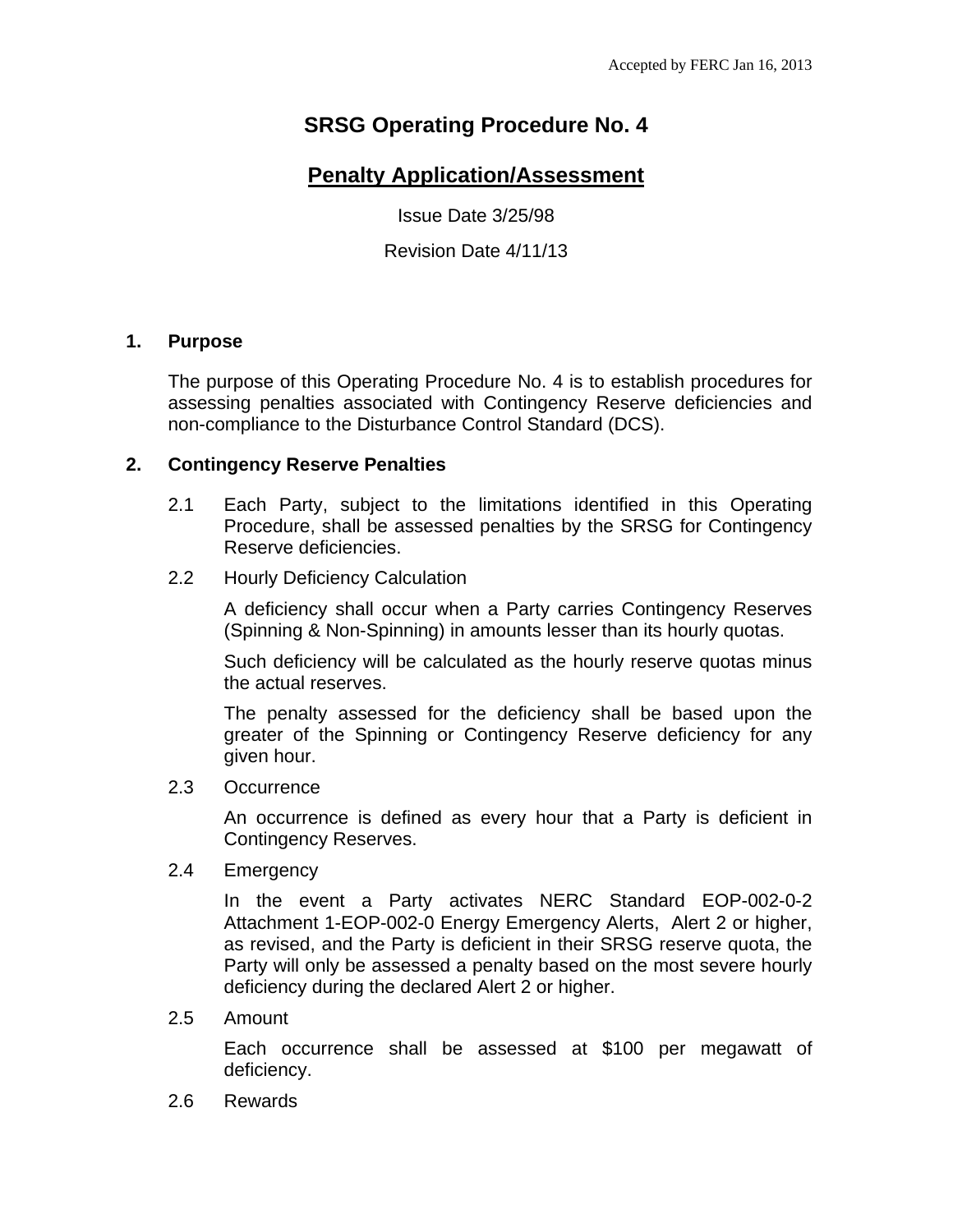A party shall only receive a reward for a particular hour (must change RSS) if that party had no penalties on that hour.

### **3. WECC Sanctions**

- 3.1 Any DCS or Operating Reserve sanctions assessed to the Group by WECC shall be passed on to the Parties causing the deficiency. In regard to Operating Reserves, the SRSG will only report the Contingency Reserve values to WECC.
- 3.2 WECC sanctions will be allocated among the non-compliant Parties on a monthly basis. A Party's sanction will be proportional to its recovery factor percentage for DCS and/or its compliance percentage for Operating Reserves.
	- 3.2.1 If the requesting Party issues a late disturbance notification, as defined in O.P. 5, and all Parties fully activate their reserves within 10 minutes of notification, the whole penalty is assessed to the requesting Party.
	- 3.2.2 If the requesting Party issues a late disturbance notification, and some Parties fail to fully activate their reserves within 10 minutes of the disturbance notification, the penalty is equally split between the requesting party and the late-activating Parties.
	- 3.2.3 If the requesting Party issues a disturbance notification on time, and some Parties fail to fully activate their reserves within 10 minutes, the penalty is equally split between all late-activating Parties.
	- 3.2.4 If the requesting Party issues a disturbance notification on time, and all Parties fully activate their reserves within 10 minutes, the penalty is equally split between all Parties.
- 3.3 Only a Party which is a Balancing Authority can be assessed the WECC DCS penalty. It is the responsibility of each Party who is a Balancing Authority to make arrangements to pass WECC DCS penalties through to noncompliant Parties within its Balancing Authority.

### **4. NERC Contingency Reserve Adjustment Factor**

- 4.1 Any NERC Contingency Reserve Adjustment Factor penalty assessed to the Group shall be passed on to the Parties that were noncompliant.
- 4.2 Only a Party which is a Balancing Authority can be assessed the NERC Contingency Adjustment Factor penalty. It is the responsibility of each Party who is a Balancing Authority to make arrangements to